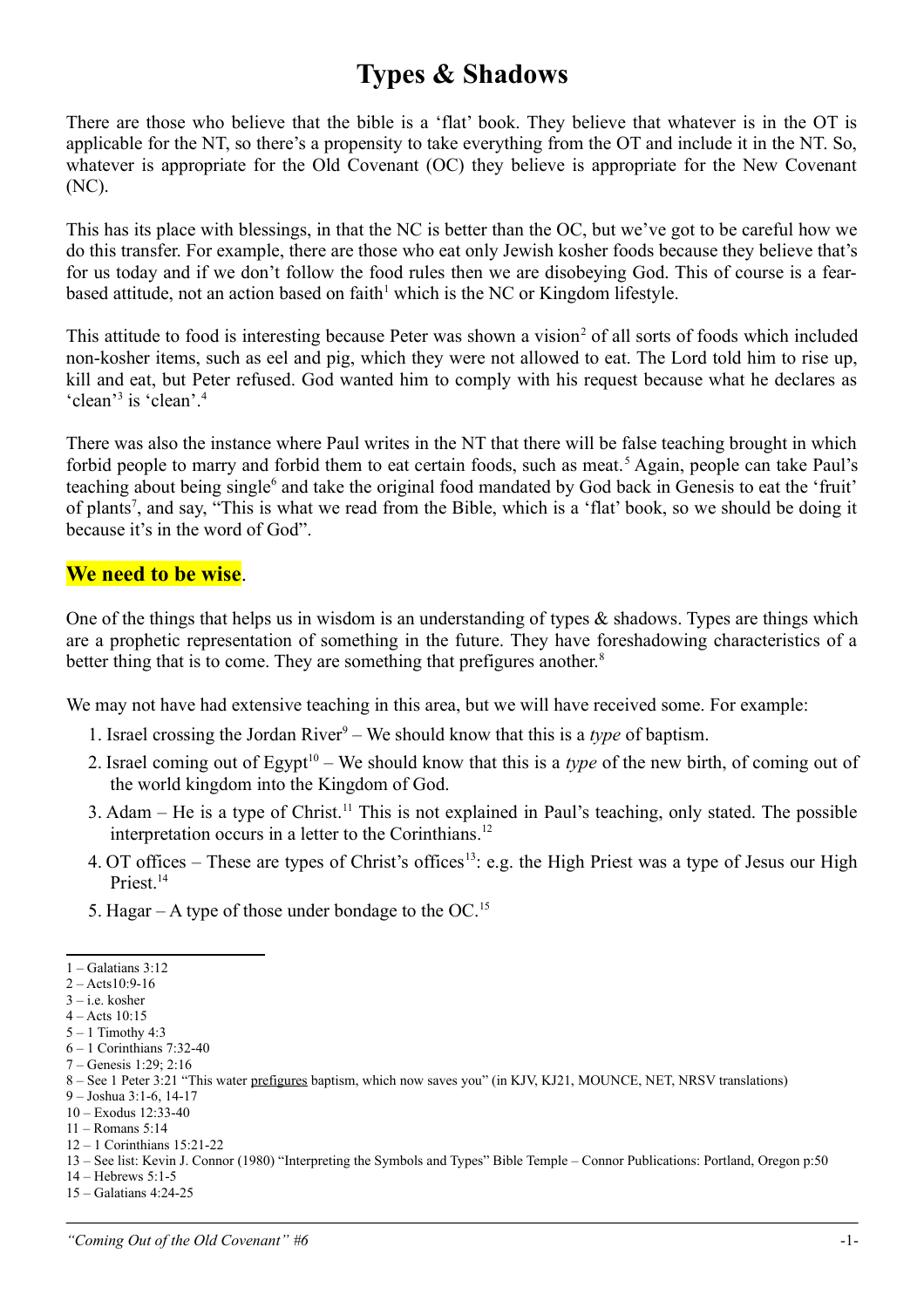Shadows on the other hand are inferior things from the past which allude to perfect things of the future. A shadow is always inferior, a poor representation of a real thing.



A spiritual shadow basically means that the light of God shines on something glorious in the future and all that people see in their day and their time is the shadow of it. So, they work with the shadow because the reality is in the future. The ultimate aim is for everyone to eventually be with the reality, not the shadow – but this is only for some future time.